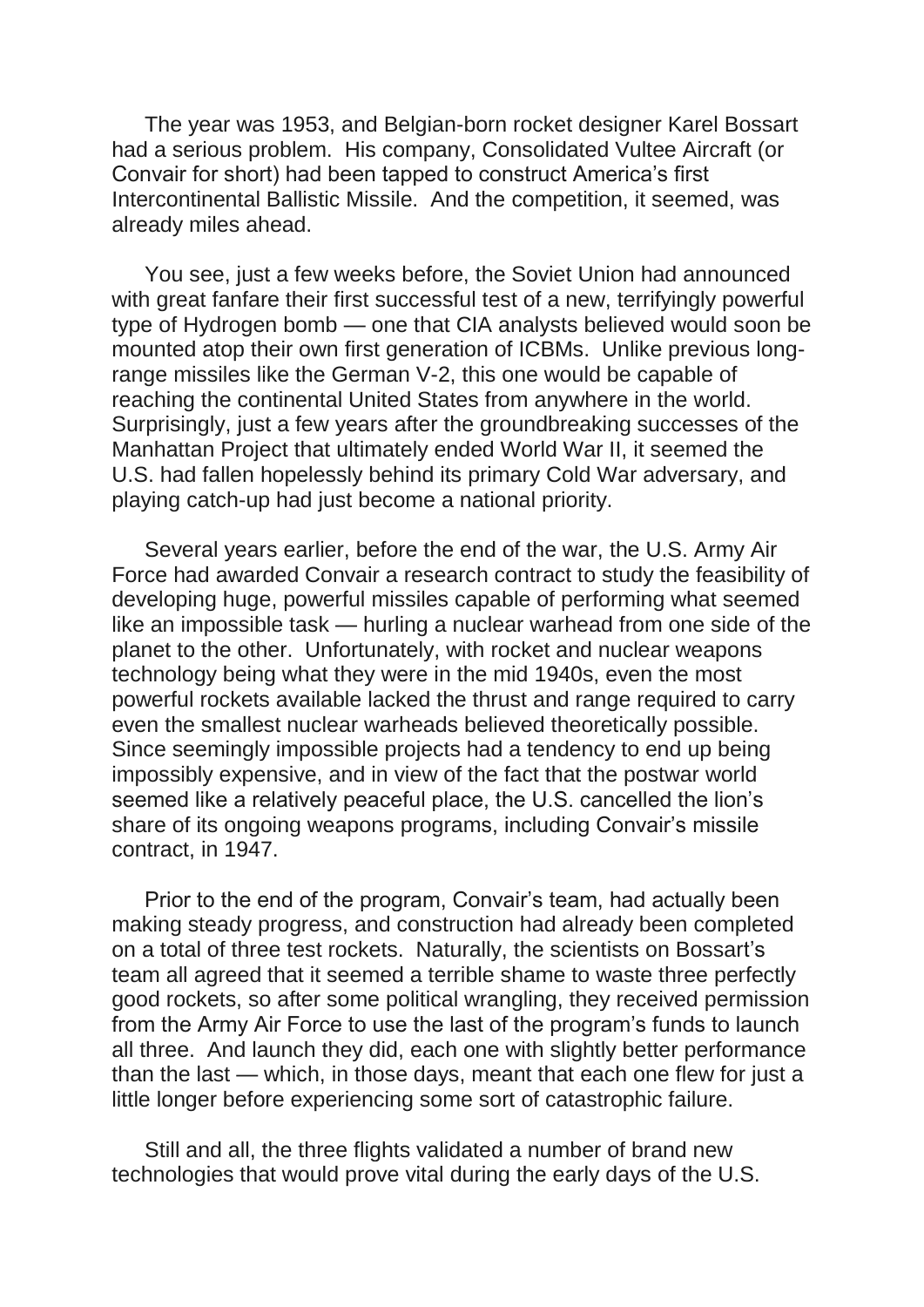manned space program, including the use of so-called "balloon" fuel tanks. To save weight, the tanks were built using thin sheets of stainless steel — so fragile that the entire rocket would collapse under its own weight unless the tanks were kept pressurized. Overall, the tanks worked as intended, but the engineers did find one very serious issue. When filled with super cold liquid oxygen before flight, water condensed and froze on the outside of the tanks, eventually leading to corrosion. Needless to say, with the entire structural integrity of the rocket relying on razor-thin sheets of stainless steel, corrosion of any sort was unacceptable.

Now it was six years later, the Soviets had a commanding lead in rocket technology and, shockingly, the U.S. government was once again keenly interested in acquiring ICBMs. Karel Bossart was still at Convair, and still believed he had the right design for the job. But he also knew the fuel tank corrosion issue represented a potentially fatal flaw that would have to be addressed. So, in hopes of solving the problem, he turned to a small startup located in San Diego called the Rocket Chemical Company where founder Norm Larsen had created a number of solvents and degreasers intended for use in the aerospace industry.

Norm, a self-taught chemist with only a high-school education, was more than willing to help, but coming up with a product that could displace that much water over such a huge surface area turned out to be a correspondingly huge challenge. Nevertheless, the little Rocket Chemical Company with its three employees stuck with it, concocting formula after formula until they found exactly what their customer was looking for. So by 1953, with the solution for his corrosion problem in hand, Bossart was able to include the revolutionary balloon tanks in the final design for the new Atlas rocket, America's first intercontinental ballistic missile.

Since most of his work was and still is highly classified, you may never of heard of Karel Bossart, but his achievements were every bit as important as those of Wernher von Braun or Sergei Korolev. His Atlas rockets went on to launch ten missions associated with Project Mercury, including the one carrying John Glenn on the first U.S. space flight to orbit the Earth. Since then, Atlas has lofted everything from GPS and spy satellites to space probes on their way to explore Mars, Mercury, and Venus into the heavens. None of this would have been possible without Karel Bossart … with a little help from Norm Larsen's plucky little Rocket Chemical Company and their water displacement formula, of course.